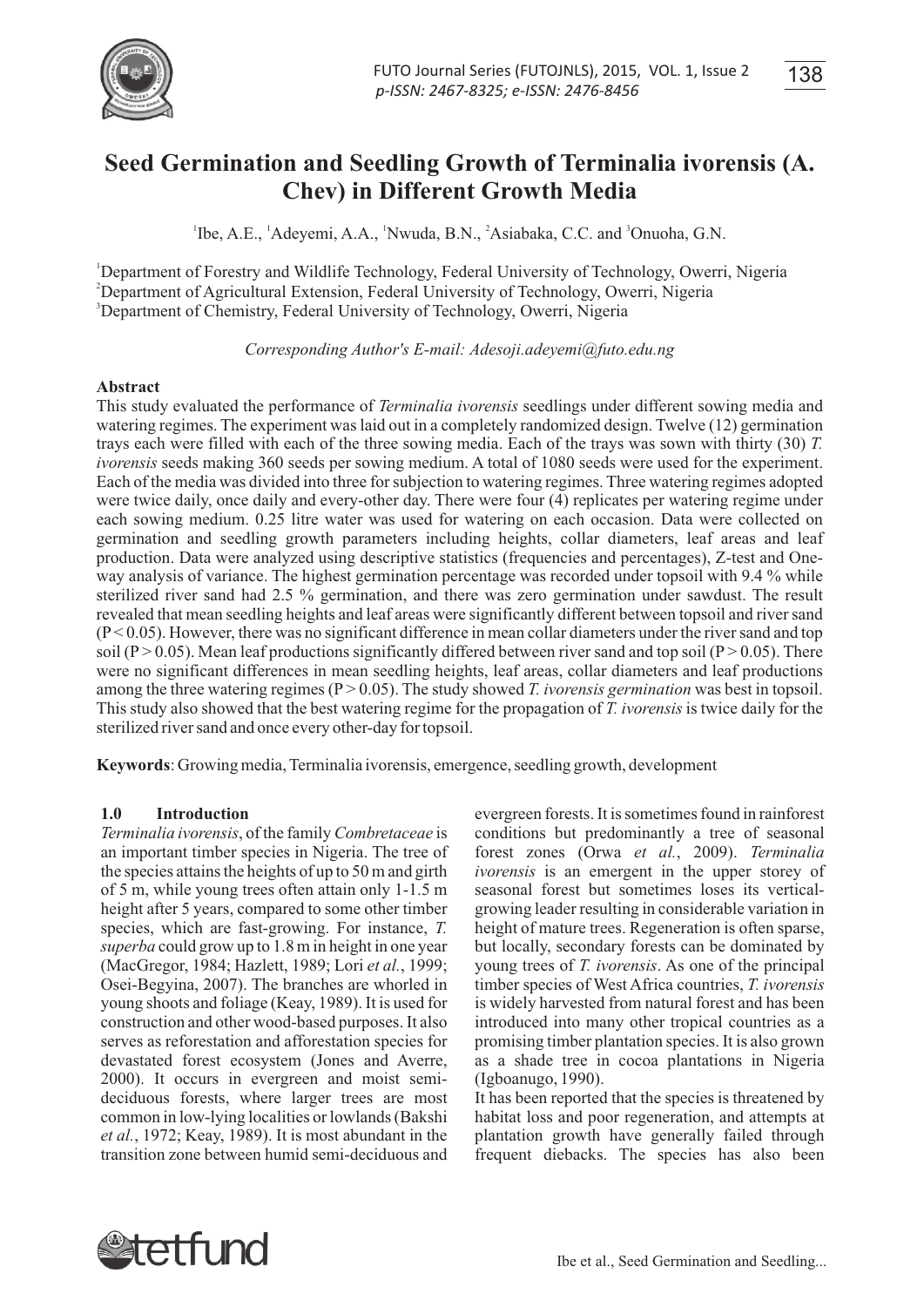

classified as 'vulnerable' by the IUCN (Hawthorne, 1998). Despite these facts, plantation of *T. ivorensis* is still scarce in the country, and non-existent in Imo State. With so much emphasis today on ecosystem management and maintenance of natural forests, sustainable artificial regeneration of tree species for large-scale plantation development has become expedient, especially in the area, where oil exploration has led to serious deforestation of several valuable timber species. However, not much work has been done in Nigeria. While seeds of *T. superba* do not experience challenges during germination, those of *T. ivorensis* germinate with great difficulty (Roederer, 1988). There is however a dearth of information on the best conditions for the propagation of the species. With deliberate efforts being made by the Nigeria Government to conserve some valuable plant species, *ex-situ*, resources may be invested without desired results, if basic growth requirements of individual tree species are not known.

A better knowledge of conditions for raising a timber species like *T. ivorensis* would go a long way in reducing initial cost of plantation establishment. Moreover, it has been noted that qualities of seedlings are usually influenced by the composition of the growing media (Salami, 2002; Baiyeri, 2003; Baiyeri & Mbah, 2006). Therefore, it is pertinent to ascertain the best growing media in order to ensure optimum growth performance of the species. This study therefore investigated the germination and development of *Terminalia ivorensis* seedlings under different growth media and nursery practices.

# **2.0 Materials And Methods**

This study was carried out at the Federal University of Technology, Owerri, Nigeria. Owerri is located on the latitude 5° 29'0" N and longitude 7° 2'0" E. The rainfall pattern is bimodal with peaks in June and September. Relative humidity is about 90 % at optimum level, while average temperature range is between 25°C and 35°C. The seeds were thoroughly mixed and randomly selected to reduce errors, and eliminate bias. The experiment was conducted between March and July of the 2015 cropping season. Three (3) growing media namely: sawdust, sterilized river sand and garden topsoil were used. The experiment was laid out in a completely randomized design with four replications. Twelve (12) germination trays each were filled with each of the three growing media. Each of the trays was sown with thirty (30) seeds of *T. ivorensis* making 360 seeds per sowing medium. A total of 1080 treated seeds of *T. ivorensis*, air-dried to 18% moisture content were used for the study. The media were also subjected to three watering regimes including applications of 0.25 litre of water twice daily, once daily and every-other day. The watering was carried out in the morning by 7:00 am and in the evening by 6:30 pm.

# **2.1 Data Collection**

The total number of seeds that germinated under each growing medium was recorded in order to compute the percentage seed germination for each of the growing media. Data on the time and period of seedling emergence were taken. The seedlings were left to stabilize for another two (2) weeks to allow an upsurge in their shoot growth and growth of other morphological parameters before the commencement of measurements, following the methods of Igboanugo (1990). Measurements of growth parameters commenced 2 weeks after seedling emergence and were carried out subsequently on weekly basis for eight (8) weeks. The seedling heights were measured from the level of the growth medium to the tip of the plant, using measuring tape. Seedling collar diameters were measured, using vernier caliper. The number of leaves on each seedling was determined by counting every visible leaf on the plant. Leaf area was measured using leaf area metre.

# **2.2 Data Analysis**

Percentage seed germination was calculated as:

$$
\% \text{ germination} = \frac{Number \text{ of seeds germinated}}{Total number \text{ of seeds sown}} \times 100
$$

Z-test was used to compare mean seedling growth parameters under the two sowing media (i.e. sterilized river sand and top soil). This was because seedling emergence was observed only on two of the three media used for the experiment. Data on measured seedling growth parameters (i.e. height, collar diameter, leaf number and leaf area) under different watering regimes were analyzed using the analysis of variance and means separated with LSD at 5% level of probability.

# **3.0 Results And Discussion**

Table 1 presents the result of *T. ivorensis* germinations under the three sowing media. Highest germination percentage was recorded under topsoil, which had 9.44 %. This was followed by the 2.5 % recorded under sterilized river sand. No germination was recorded under sawdust within the period of the experiment. Moisture availability is a major determinant of germination (Shaban, 2013).

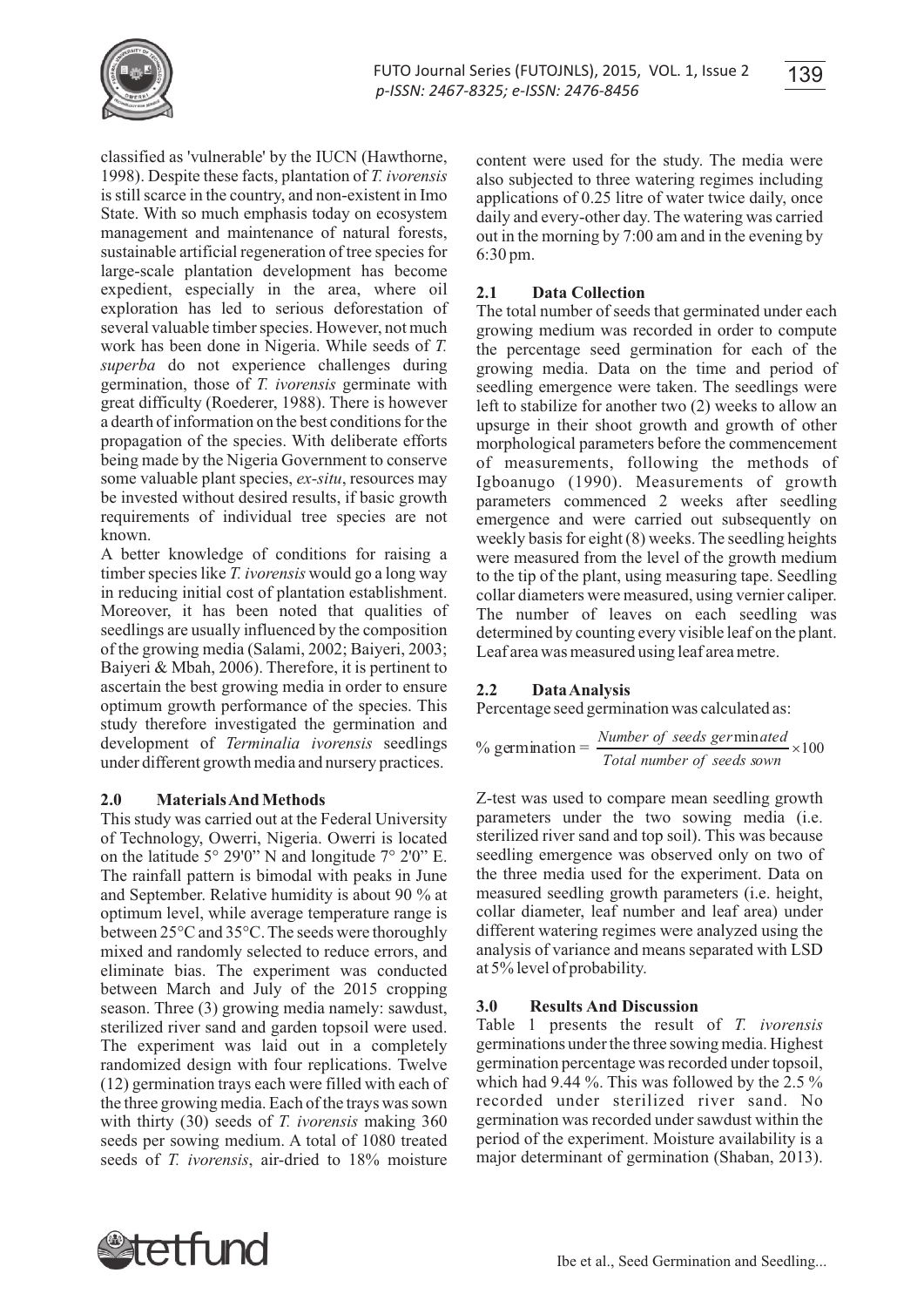

Therefore, the capacity of the topsoil to retain more moisture than river sand and sawdust may have impacted on the germination results. An average of 47 days elapsed before seedlings emerged in the topsoil treatment. In sterilized river sand, seedlings emerged after 51 days on the average. Generally, the species had very low germination. This may be probably due to the hard seed coat, which may require pre-treatment to break dormancy. This is in consonance with the work of Roederer (1988), who noted that seeds of *T. superba* germinate readily while those of *T. ivorensis* germinate with great difficulties.

Among the three sowing media, topsoil was relatively the best and no germination took place in sawdust. *It is possible that sawdust inhibited the germination of the species*. The higher germination rate recorded under topsoil may have resulted from the fact that seeds were in closer contact with the medium. It could also be that topsoil is more favourable and suitable for *T. ivorensis* germination as a result of higher nutrient contents as well as moisture retention ability. This is in line with the findings of Okunomo *et al.* (2000); Okunomo *et al*. (2009), who reported a higher germination percentage in topsoil with *Dacryodes edulis* and *Persia americana,* respectively. This study also corroborates the work of Okunomo (2010), who

noted a higher germination percentage in topsoil for *Parkia bicolor*. This may be due to the fact that some soil conditions such as nutrients, microbial activities and moisture content play important roles in the germination of the species in topsoil.

The result also corroborates the findings of Agboola *et al*. (2006), who reported highest germination percentage in topsoil for *T .ivorensis*. However, Dolor (2011) reported high germination percentage in river sand for *Irvingia wombolu*. Anber and Hassanein (2010) obtained highest germination percentage in sand medium with *Bauhinia variegate* and *Delonix regia*. The result of this study is not in consonance with the work of Omokhua *et al.* (2015), who reported highest germination percentage in sawdust. The generally low germination rates recorded in this study may be due to the fact that *T. ivorensis* seed coat is hard and impermeable, preventing easy germination. As observed by McDonald and Omoruyi (2003), seed germination can be enhanced with the aid of acid treatment to scarify the seeds, especially for seeds with impermeable seed coat.

|  | Table 1: Germination percentage of T. ivorensis under the three sowing media |
|--|------------------------------------------------------------------------------|
|  |                                                                              |

| Sowing medium         | No. of seeds sown | No. germinated | $\%$ germination | <b>Average days</b> |
|-----------------------|-------------------|----------------|------------------|---------------------|
| Sawdust               | 360               |                |                  |                     |
| Sterilized river sand | 360               |                |                  |                     |
| Topsoil               | 360               |                | 94               |                     |

Figure 1 presents the effect of media on seedling emergence of *T. Ivorensis* under different sowing media. The result showed that the first seedling emergence occurred in topsoil after 34 days and the last was recorded after 81 days of sowing in the same medium. With regards to sterilized river sand, the first germination occurred after 45 days of sowing and the last was recorded after 60 days of sowing. The result also showed that the highest number of seedling emergence occurred in topsoil with 5 seedlings each on the  $40<sup>th</sup>$  and  $50<sup>th</sup>$  days, while the highest number of seedling emergence occurred under sterilized river sands on the  $46<sup>th</sup>$  day of sowing with 3 seedlings. There was no seedling emergence in sawdust.

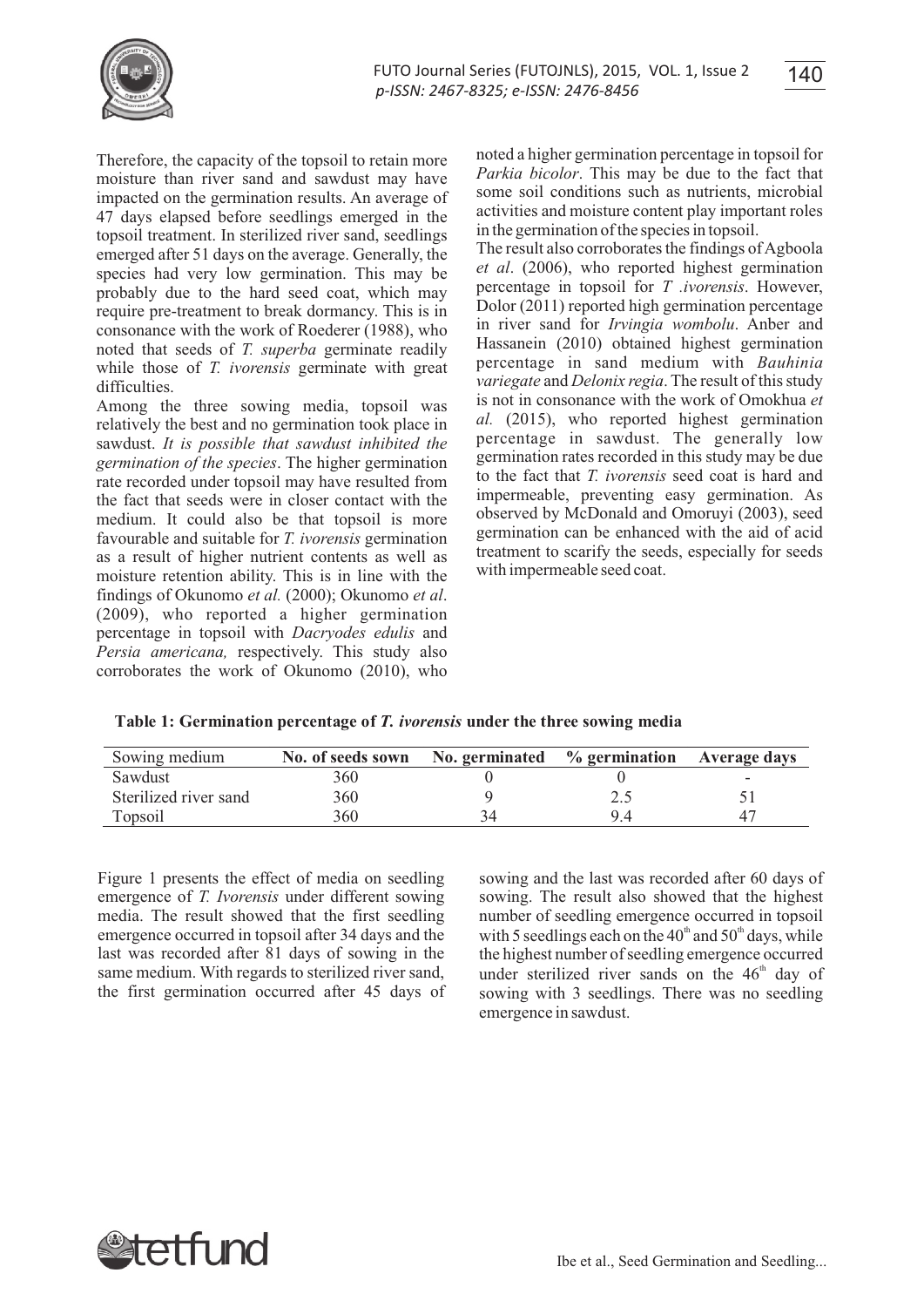

Figure 1: Effect of media on seedling emergence of *T. ivorensis*

The result of germination for different watering regimes under sterilized river sand is presented in Table 2. The result showed that watering twice daily had the highest germination percentage of 4.2 %. This was followed by watering once every-other day with 2.5 %. Watering once daily was the least with 0.8 %. On average, it took *T. ivorensis* about fifty-three (53) days to emerge from sterilized river sands, when watered twice a day. However, seedlings emergence were noticed within 47 and 48 days, respectively in the trays that were watered once daily and once every-other day under sterilized river sand.

In topsoil, the result showed that watering once every-other day had the highest germination percentage with 12.5 %. This was followed by watering twice daily, which had 9.2 %. Watering once daily was the least with 6.7 %. *Terminalia ivorensis* seedling emerged after 51 days when watered once daily in topsoil. On the other hand, averages of 46 and 45 days were expended before the seedlings emergence when watered daily and once every-other day, respectively. Details of the

germination percentage of *T. ivorensis* under different watering regime in river sand and topsoil are shown in Table 2.

The best result was recorded in topsoil when watered once every-other day may be due to the fact that topsoil has a high water-retention capacity and do not drain quickly, which may have enhance better seedling emergence because of temporary soaking effect compared to the other media used. This agrees with Kozlowski (1997), who noted that soaking of seeds for a few hours hasten germination. The available water contents of the different media may have exerted different effects on the germination rates of seeds. This disagrees with the work of Keever  $& Cobb(1985)$ , who stated that plant growth can be increased significantly if irrigation is applied daily in the evening. In river sands, the best germination rate was recorded when watered twice daily. This may be attributed to the fact that sand retains lesser water compared to topsoil, and therefore require more watering.

With regards to watering regime in topsoil, the number of days required for seed to germination can

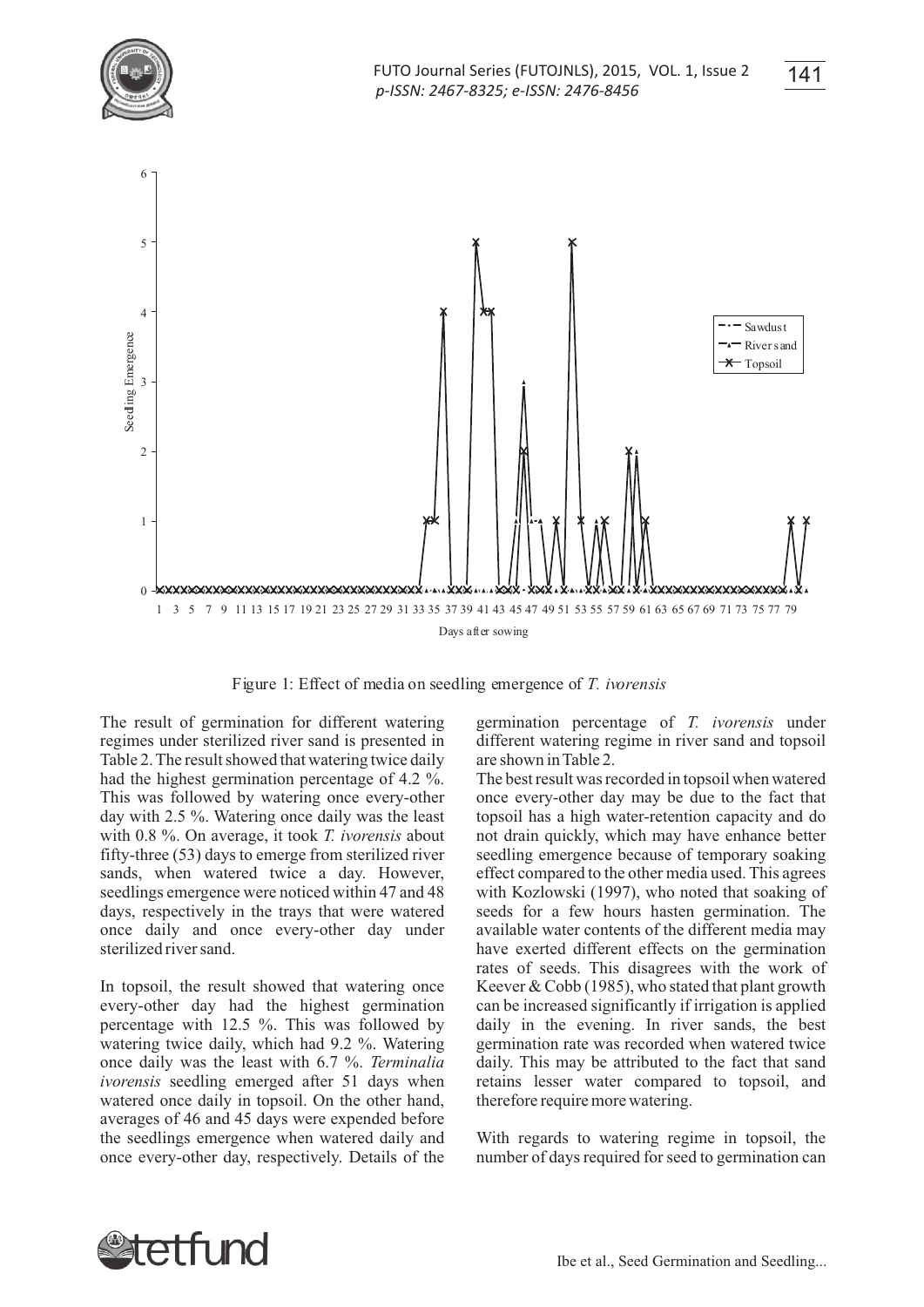

be reduced by a day to 46 days if watered twice daily. This may be as a result of the effect of moisture in softening the seed coat, thereby hasten faster seedling emergence. In sterilized river sands, least number of 47 days was expended before seedling emergence, when watered once a day. The relatively high temperature experienced in the day time may have caused the soil to lose water as a result of the

evapo-transpiration of the soil. Hence the longer days compared to the case in topsoil. This corroborate the work of Tisadale and Nelson (1975), who noted that temperature directly affects the plants functions of photosynthesis, respiration, cell wall permeability, absorption of water and nutrients transpiration, enzyme activity and protein coagulation.

| <b>Medium</b> | <b>Watering regime</b> | <b>Seeds</b><br>sown | No.<br>germinated | $\%$ germination | <b>Average days</b> |
|---------------|------------------------|----------------------|-------------------|------------------|---------------------|
| River sand    | <b>Twice Daily</b>     | 120                  |                   | 4.2              | 53                  |
|               | Once Daily             | 120                  |                   | 0.8              | 47                  |
|               | Every Other Day        | 120                  |                   | 2.5              | 48                  |
| Topsoil       | <b>Twice Daily</b>     | 120                  | 11                | 9.2              | 46                  |
|               | Once Daily             | 120                  | 8                 | 6.7              | 51                  |
|               | Every Other Day        | 120                  | 15                | 12.5             | 45                  |

Table 2: Germination percentage of *T. ivorensis* under different watering regimes in

Table 3 presents the result of Z-test for comparing *T. ivorensis* seedlings growth parameters under different growth media. The result revealed that mean seedling heights were significantly different from each other between the two media  $P < 0.05$ . This implies that mean seedling height growths under sterilized river sands were significantly different from the mean height growth under the topsoil. Similarly, the mean leaf areas significantly differed under the two growth media ( $P < 0.05$ ). However, there was no significant difference in mean collar diameters under the sterilized river sands and the topsoil ( $P > 0.05$ ). In the same vein, the mean leaf productions under the sterilized river sands and the topsoil were not significantly different under the two media since  $P > 0.05$ .

The highest mean seedling height of  $7.26 \pm 1.21$  cm was recorded under sterilized river sand. This result is not in agreement with the findings of Anber and Hassanein (2010), who reported highest seedling heights in topsoil with *Bauhinia variegate* and *Delonix regia*. The best medium for *T. ivorensis* development was topsoil in terms of leaf area, collar diameter and leaf production. This could be as a result of the moisture and organic matter content of the topsoil that enabled the seedlings to take up nutrients easily.

| Variable           | Media                        | N   | $Mean \pm SD$   | df | $Z_{cal}$ | P-value | <b>Remark</b> |
|--------------------|------------------------------|-----|-----------------|----|-----------|---------|---------------|
| Seedling<br>height | <b>Sterilized River sand</b> | 27  | $7.26 \pm 1.21$ | 41 | 3.52      | 0.0011  | sig.          |
|                    | Topsoil                      | 105 | $6.34 \pm 1.23$ |    |           |         |               |
| Leaf area          | Sterilized River sand        | 27  | $8.09 \pm 3.54$ | 41 | 2.14      | 0.040   | sig.          |
|                    | Top soil                     | 105 | $9.63 \pm 2.38$ |    |           |         |               |
| Collar<br>diameter | Sterilized River sand        | 27  | $0.16 \pm 0.04$ | 41 | 0.08      | 0.94    | ns            |
|                    | Top soil                     | 105 | $0.16 \pm 0.04$ |    |           |         |               |
| Leaf<br>production | Sterilized River sand        | 27  | $8.56 \pm 1.25$ | 41 | 1.47      | 0.14    | ns            |
|                    | Top soil                     | 105 | $9.03 \pm 2.17$ |    |           |         |               |

*N.B:*  $\alpha = 0.05$ ; sig.- *significant*; *ns- not significant*;  $Z_{\text{tab}} = 1.96$ 

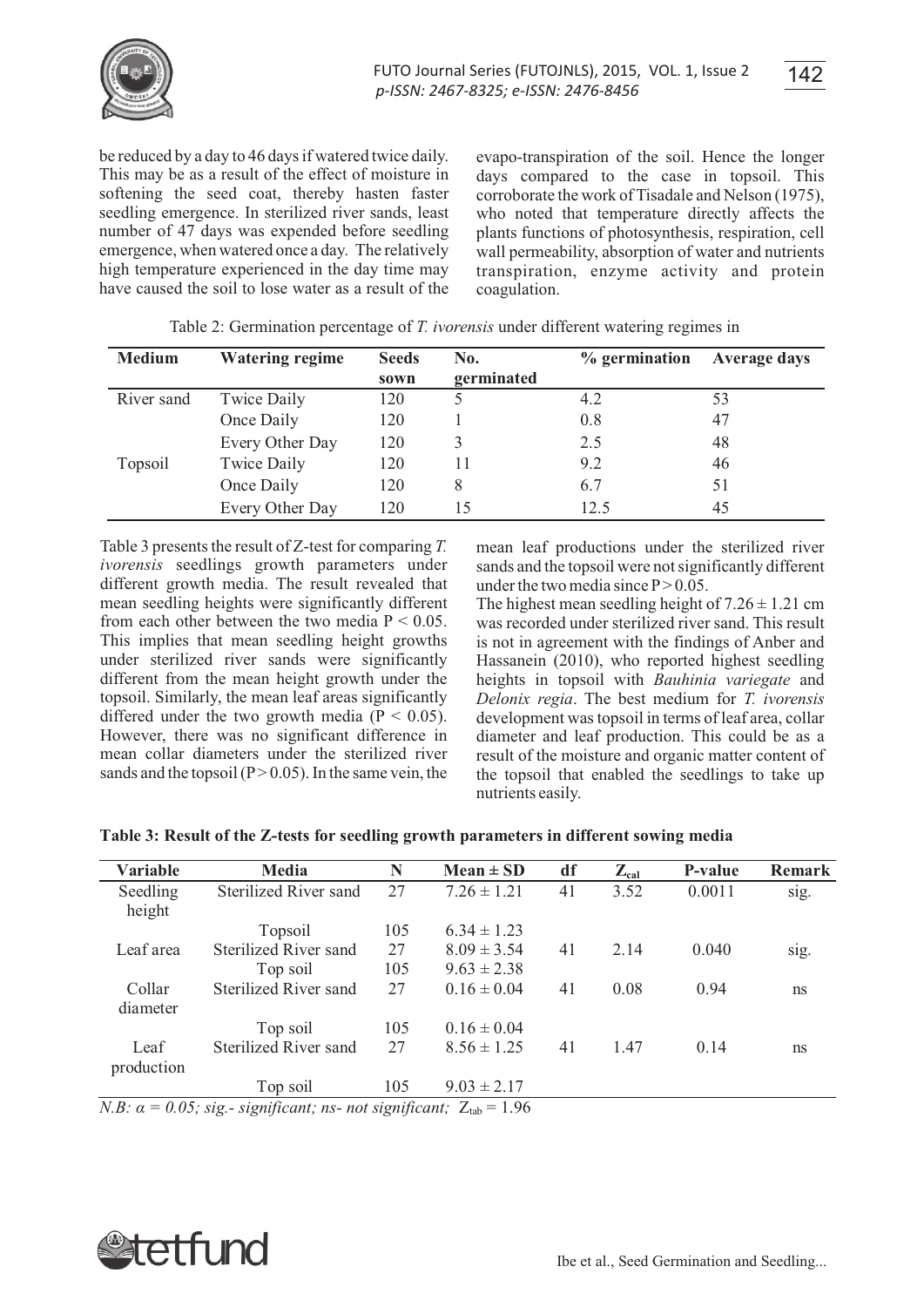

The results of ANOVA for comparing seedling growth parameters under the three different watering regimes are presented in Table 4. The result revealed that mean seedling heights, leaf areas, collar diameters and leaf productions were not significantly different under the three watering regimes (i.e. twice daily, once daily and every-other day), since  $P > 0.05$  in each of the cases. Table 5 presents the results of mean separations or least significant difference (LSD) tests for seedling growth parameters under different watering regimes. For seedling heights, there were no significant differences in means. However, the highest mean height growth of  $7.00 \pm 1.27$  cm was recorded in seedlings that were watered once a day. The least mean height growth of  $6.75 \pm 1.41$  cm was recorded in seedlings that were watered once everyother day. With respect to seedling leaf areas, the highest value of  $9.40 \pm 2.03$  cm<sup>2</sup> was recorded under watering regime 1 (i.e. twice daily). The least value of 8.62  $\pm$  1.90 cm<sup>2</sup> was recorded in seedlings that were watered once daily.

The result for seedling collar diameters revealed that seedlings that were watered once every-other day produced the highest mean value of 0.175  $\pm$ 0.037 cm, with the least value of  $0.142 \pm 0.038$  cm recorded in seedlings watered once daily. Similarly, the result for leaf productions revealed that those watered every-other day produced mean leaf number of  $10.00 \pm 2.33$ /plant while the least mean leaf production of  $9.56 \pm 2.01$ /plant was recorded in

seedlings that were watered once daily.

The relationship between soil water content and watering regime revealed that the species requires a moderate watering. These explain why better results were gotten from seedlings watered once everyother day in topsoil. When a given volume of soil is compacted, soil particles are crushed together and pore space reduced. In many places, water is a limiting factor for raising tree seedlings. The prudent use of water becomes imperative to ensure that the young trees are not subjected to water-stress. The best watering regime for seedling height and leaf area development was once daily while once every-other day supported collar diameter growth and leaf production. The available water content of the topsoil might have affected the germinability of the seeds. In general, plants irrigated once daily produced the healthiest plants with the greatest water utilization efficiency. *Terminalia ivorensis*  seedlings watered once every-other day had good growth performance. It has also been found that frequent watering of the seedlings of some tropical rainforest tree species reduced their growth rates and encouraged damping-off (Oni and Bada, 1991). These findings may be due to the fact that frequent watering of seedlings can impair good aeration for the seedlings roots therefore reduce their growth. The reduced rate of evaporation of soil water experienced in the evening also helped in the performance of seedlings watered once every-other day. The seedlings were able to collect more moisture and soil nutrient, which may have aided seedling development.

| Growth          | <b>SV</b>       | df             | <b>SS</b> | <b>MS</b> | F    | <b>P-value</b> | <b>Remark</b> |
|-----------------|-----------------|----------------|-----------|-----------|------|----------------|---------------|
| parameter       |                 |                |           |           |      |                |               |
| Height          | Watering regime | $\overline{2}$ | 0.38      | 0.19      | 0.12 | 0.888          | ns            |
|                 | Error           | 41             | 65.98     | 1.61      |      |                |               |
|                 | Total           | 43             | 66.37     |           |      |                |               |
| Leaf area       | Watering regime | 2              | 3.49      | 1.75      | 0.47 | 0.627          | ns            |
|                 | Error           | 41             | 151.63    | 3.70      |      |                |               |
|                 | Total           | 43             | 155.13    |           |      |                |               |
| Collar diameter | Watering regime | 2              | 0.0074    | 0.0037    | 2.73 | 0.077          | ns            |
|                 | Error           | 41             | 0.0556    | 0.0014    |      |                |               |
|                 | Total           | 43             | 0.0630    |           |      |                |               |
| Leaf production | Watering regime | 2              | 1.21      | 0.60      | 0.16 | 0.852          | ns            |
|                 | Error           | 41             | 153.97    | 3.76      |      |                |               |
|                 | Total           | 43             | 155.18    |           |      |                |               |

*N.B:*  $\alpha = 0.05$ ; *ns* - *not significant* 

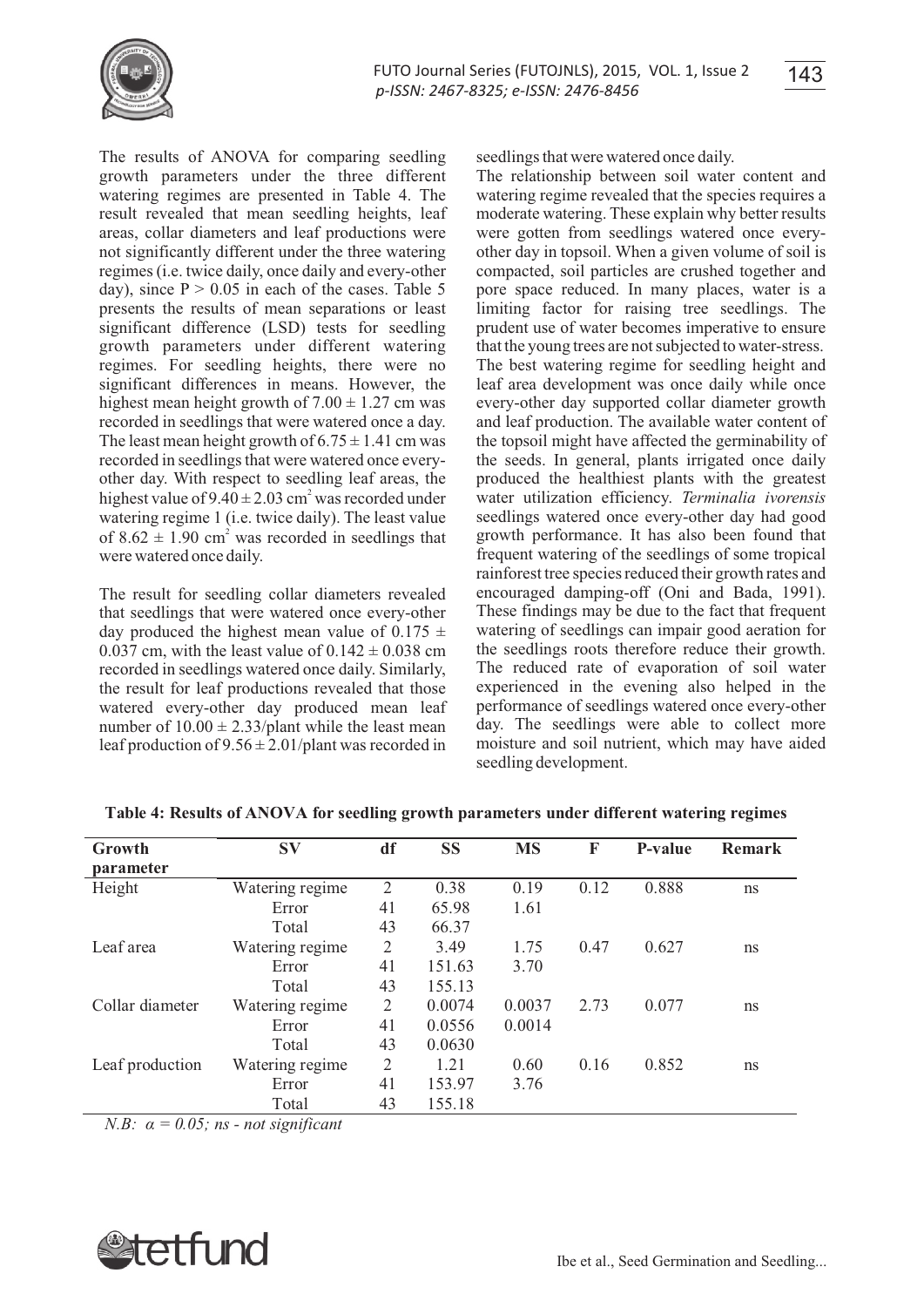

| atering regime | Mean value                 |                            |                              |                           |  |  |  |  |  |
|----------------|----------------------------|----------------------------|------------------------------|---------------------------|--|--|--|--|--|
|                | Height (cm)                | Leaf area $(cm2)$          | Collar diameter (cm)         | Leaf production/plant(cm) |  |  |  |  |  |
| Twice daily    | $6.86 \pm 1.08^{\text{a}}$ | $9.40 \pm 2.03^{\text{a}}$ | $0.173 \pm 0.004^{\circ}$    | $9.88 \pm 1.26^{\circ}$   |  |  |  |  |  |
| Once daily     | $7.00 \pm 1.27^{\rm a}$    | $8.62 \pm 1.90^a$          | $0.142 \pm 0.038^{\text{a}}$ | $9.56 \pm 2.01^{\circ}$   |  |  |  |  |  |
| very-other day | $6.75 \pm 1.41^{\circ}$    | $9.09 \pm 1.84^{\circ}$    | $0.175 \pm 0.037^{\text{a}}$ | $10.00 \pm 2.33^{\circ}$  |  |  |  |  |  |
| LSD            | 1.0070                     | 1.5227                     | 0.0396                       | 1.5350                    |  |  |  |  |  |

**Table 5: LSD results for seedling growth parameters under different watering regimes**

*N.B: means with the same alphabets as superscripts under each column are not significantly different from each other*

## **4.0 Conclusion**

The study has shown that topsoil is the best in terms of seed germination rates and seedling growths. Sawdust did not support the germination of *T. ivorensis* as no germination was recorded under the medium within the period of the experiment. With regards to watering regimes, the best watering regime in terms of mean seedling height and leaf area developments was once daily while once everyother day supported collar diameter development and leaf production. In general, seeds of *T. ivorensis*  germinate with great difficulty and in a very long period of time, probably due to the hard and impermeable seed coats. It is therefore recommended that pre-sowing treatments species seeds in subsequent studies. This may include scarification using acid at different concentrations and temporary boiling in hot water as well as partial cracking of the seed coats. The best watering regime for the propagation of *T. ivorensis* was twice daily under river sand and once every-other day for topsoil.

The application of water of 0.25 litre, twice daily, appeared to be the most appropriate for *T. ivorensis* germination and seedling development, and it therefore recommended for medium- and largescale propagation of the species. Since sawdust produced no result for germination, it is recommended that the medium should not be considered in subsequent studies in order to avoid a waste of time and resources. In addition to the foregoing, understanding of some aspects of biology of the species is vital for large-scale production of seedlings. The use of topsoil as sowing medium for small- and large-scale propagations of the species is recommended.

#### **REFERENCES**

Agboola, D. A., Idowu, W.F. & Kadiri, M. (2006). Seed germination and seedling growth of the Mexican sunflower *Tithonia*

*diversifolia* (Compositae) in Nigeria, Africa. *International Journal of Tropical Biology* 54(2), 385-402.

- Albrecht, J.E.D. (1993). *Tree seed hand book of Kenya*. Nairobi, Kenya: GTZ forestry seed Center Muguga, 56.
- Anber, M. & Hassanein, A. (2010). Improving seed germination and seedling growth of some economically important trees by seed. *Forest Science* 7(3), 371-382.
- Baiyeri, K.P. (2003). Evaluation of nursery media for seedling emergence and early seedling growth of two tropical tree species. *Moor Journal of Agricultural Research* 4, 60- 65.
- Baiyeri, K.P. & Mbah, B.N. (2006). Effects of soilless and soil based nursery media on seedling emergence, growth and response to water stress of african breadfruit (*Treculia Africana* Decne). *African Journal of Biotechnology* 5, 1405-1410.
- Bakshi, B. K., Reddy, M. A., Puri, Y. N. & Singh, S. (1972). *Forest disease survey*. Final Technical Report. Dehra Dun, Forest Research Institute, 117.
- Dolor, D. (2011). Effect of propagation media on the germination and seeding performance o f *Irvingia wombolu* (Vermoesen). *American Journal of Biotechnology and Molecular Sciences.* doi:10525/ajbms.2011.1.2.51.56, science Hu, http://www.scihub.org/AJBMS.
- Hawthorne, W. (1998). *Terminalia ivorensis.* The IUCN Red List of Threatened Species. Version 2014. 3. www.iucnredlist.org. Downloaded on 10 March, 2015.
- Hazlett, D.L. (1989). Provenance age and defoliation effects on the growth of *Cordial alliodora* in Central America. *Forest ecology and Management* 42,191-202.
- Igboanugo, A.B.I. (1990). Adaptations of shoot growth and leaf production of laboratory-